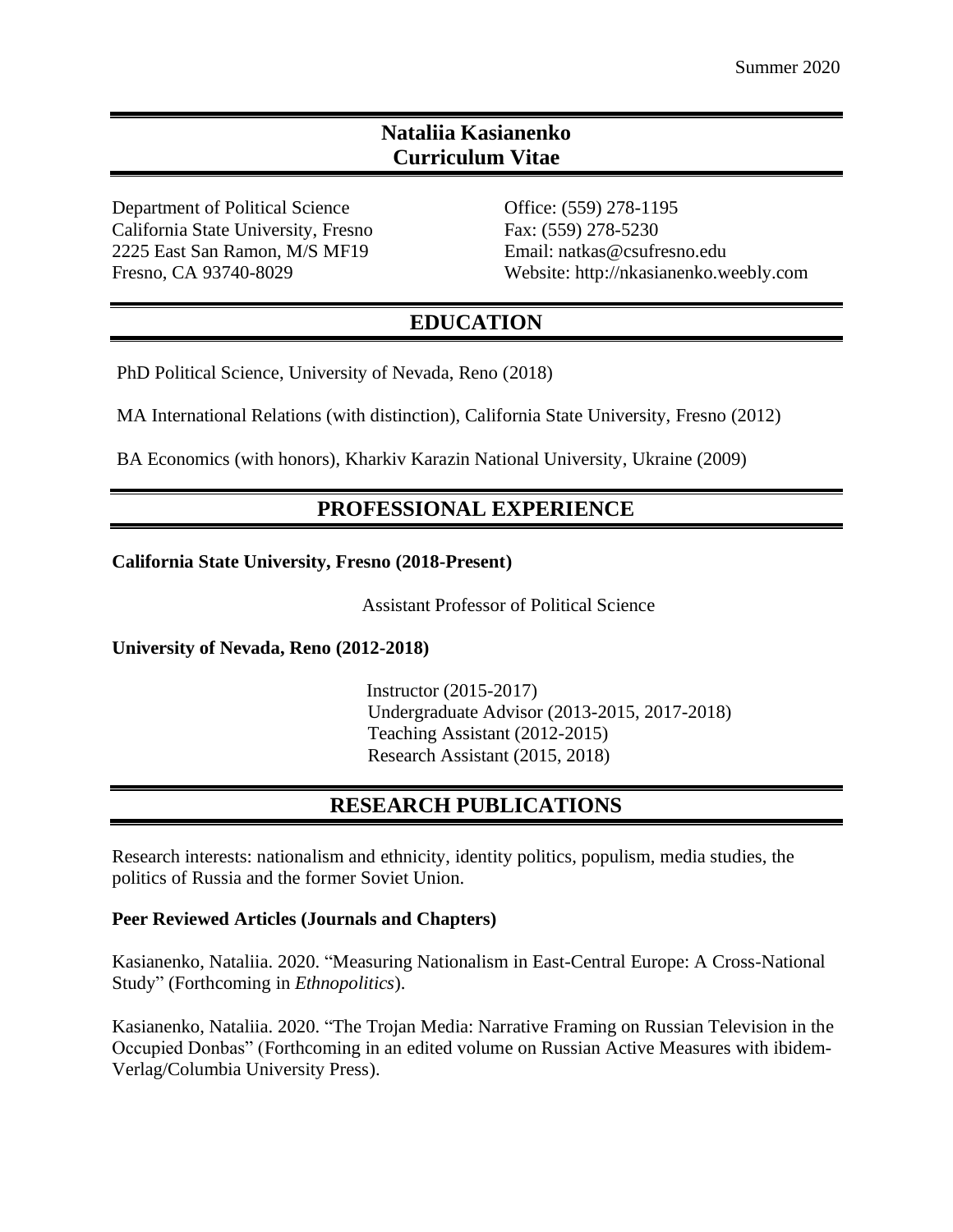Kasianenko, Nataliia. 2020. "Statelessness and Governance in the Absence of Recognition: The Case of the 'Donetsk People's Republic'" (Forthcoming in an edited volume *Statelessness, Governance, and the Problem of Citizenship* with Manchester University Press).

Kasianenko, Nataliia. 2020. "Presidential Rhetoric and Nationalism. The Cases of Russia and Ukraine." *Nationalities Papers*: 1-18.

Kasianenko, Nataliia. 2019. "Internal Legitimacy and Governance in the Absence of Recognition: The Cases of the Donetsk and Luhansk 'People's Republics.'" *The Ideology and Politics Journal*, 1 (11): 3-32.

Kasianenko, Nataliia and Robert L. Ostergard. 2018. "Building Consensus?: Russian Nationalism as Social Cohesion and Division." In Robert Compton, Ho Hon Leung, and Yaser Robles (eds.), *Home, Community and Identity.* Basingstoke: Palgrave.

#### **Manuscripts in Preparation**

Kasianenko, Nataliia. "Does Globalization Hurt Liberal Democracy? An Application of Saliency Theory to the Globalization-Democracy Nexus" (under review as a chapter in an edited volume)

Kasianenko, Nataliia. "Framing Identity Ahead of the 2019 Elections in Ukraine"

Wilson, Steven L. and Nataliia Kasianenko. "How Do Russians Talk About Putin on Social Media? Findings From a Cross-Regional Study Using Twitter Data."

Wang, Chengli and Nataliia Kasianenko. "How Fake News Fuels Nationalism in China and Ukraine."

#### **Book Reviews**

Kasianenko, Nataliia. 2019. "Review of Olexiy Haran and Maksym Yakovlyev, editors. Constructing a Political Nation: Changes in the Attitudes of Ukrainians during the War in the Donbas." *East/West: Journal of Ukrainian Studies* 6(1): 209-212.

#### **Other publications**

Kasianenko, Nataliia. 2020. "A Perilous Survey: What the New Survey from the Occupied Donbas Means for Ukraine." February, 2020. Krytyka forum on reconciliation in Ukraine. https://krytyka.com/en/ukraine-and-donbas-can-we-be-together-again/articles/perilous-surveywhat-new-survey-occupieddonbas?fbclid=IwAR27DhrGa79zy0FNnuoMxZrE5IKXQTdoiSRxIwxdIAjR-5s7h\_\_lmvI-eSI

Kasianenko, Nataliia. 2019. "The politician and the showman." May 22, 2019. The Centre on Constitutional Change. https://www.centreonconstitutionalchange.ac.uk/news-andopinion/politician-and-showman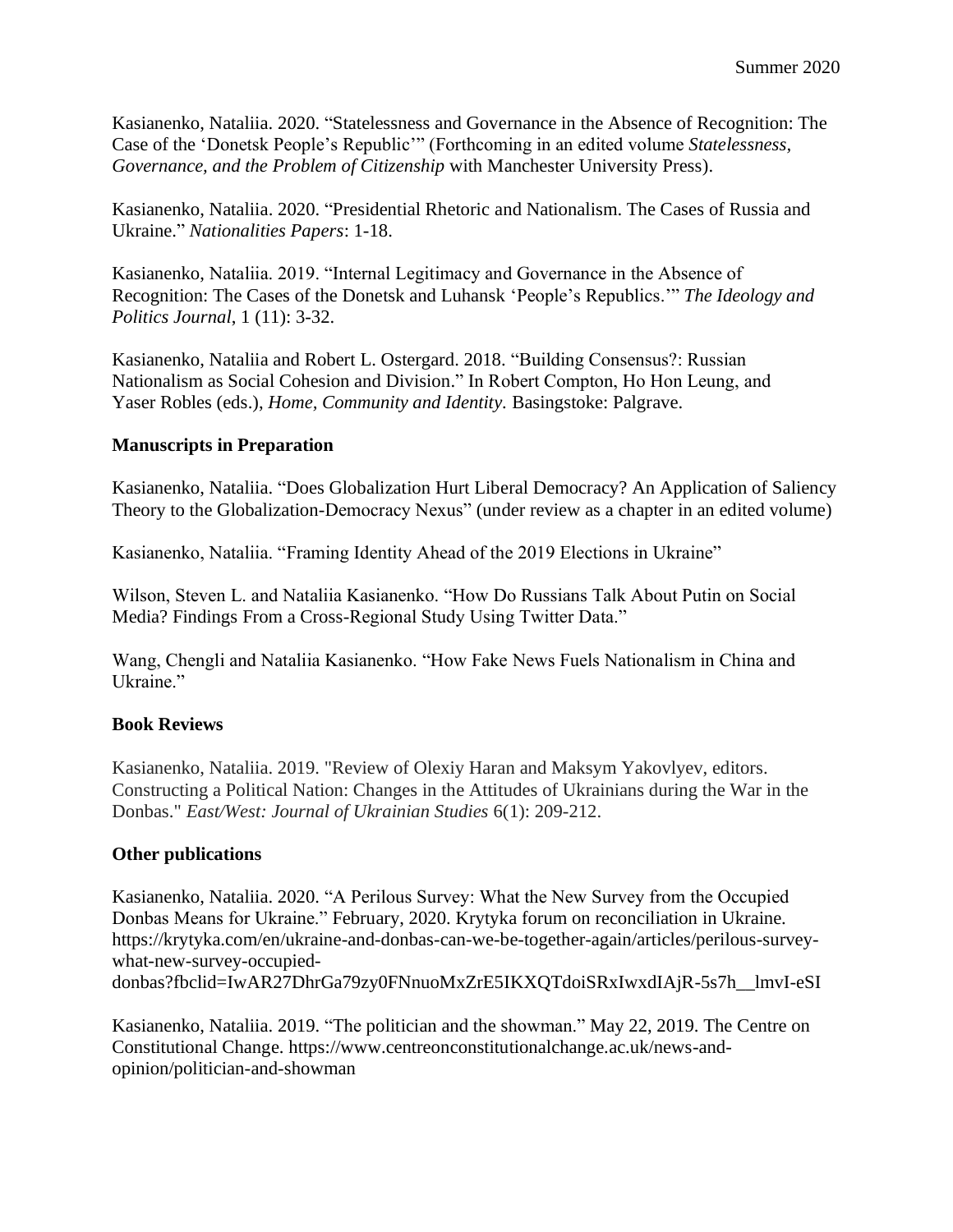#### **CONFERENCES AND PRESENTATIONS**

- Kasianenko, Nataliia. 2019. "Internal Legitimacy and Governance in the Absence of Recognition: The Cases of the Donetsk and Luhansk 'People's Republics.'" Association for Slavic, East European, & Eurasian Studies, San Francisco, CA, November.
- Kasianenko, Nataliia. 2019. "Queer Russia." College of Social Sciences mini-conference Queering Slavic Studies, CSU Fresno, CA, November.
- Kasianenko, Nataliia. 2019. "Women's Voting Rights in Russia and the former Soviet Union." Constitution Day 2019, CSU Fresno, CA, September.
- Kasianenko, Nataliia and Chengli Wang. 2019. "How Fake News Fuels Nationalism in China and Ukraine" International Studies Association Meeting, Toronto, ON, March.
- Kasianenko, Nataliia. 2019. "Presidential Rhetoric and Nationalism. The Case of Russia and Ukraine" International Studies Association Meeting, Toronto, ON, March.
- Kasianenko, Nataliia. 2019. "Majority Nationalism and Identity in Post-Maidan Ukraine." Workshop on Majority Nationalism, Centre on Constitutional Change, Edinburgh, UK, February.
- Kasianenko, Nataliia and Steven L. Wilson. 2018 "How Do Russians Talk About Putin on Social Media? Findings From a Cross-Regional Study Using Twitter Data." Association for Slavic, East European, & Eurasian Studies, Boston, MA, December.
- Kasianenko, Nataliia. 2018. "State-Sponsored Media and Nationalism. The Case of Russia and Ukraine" CSU, Fresno, lecture in SSCI 150T Social Science Honors Symposium, November.
- Kasianenko, Nataliia. 2018 "National Identity in Eastern Europe: A Cross-National Analysis" International Studies Association Meeting, San Francisco, CA, April.
- Kasianenko, Nataliia. 2017 "Measuring Nationalism in East-Central Europe: A Cross-National Analysis" International Studies Association – West, Pasadena, CA, September.
- Kasianenko, Nataliia. 2017. "Nationalism and Media in the Russian-Ukrainian Conflict" Western Political Science Association Meeting, Vancouver, BC, April.
- Kasianenko, Nataliia. 2017. "The Continuum of Eastern European Nationalism" Western Political Science Association Meeting, Vancouver, BC, April.
- Kasianenko, Nataliia. 2016. "Shock Therapy: Lessons from Russia and Poland" University of Nevada, Reno, lecture in PSC 405P International Political Economy course, December.
- Kasianenko, Nataliia. 2016. "The Paradox of Eastern European Nationalism" Western Social Science Association Meeting, Reno, NV, April.
- Kasianenko, Nataliia. 2016. "State-sponsored Media and Nationalism. The Case of Russia and Ukraine" Western Social Science Association Meeting, Reno, NV, April.
- Kasianenko, Nataliia and Jeffrey A. Griffin. 2016. "Leadership Failure and the Spiraling HIV/AIDS Crisis in Post-Soviet States" International Studies Association Meeting, Atlanta, GA, March.
- Kasianenko, Nataliia. 2016. "State-controlled Media and Nationalism. Evidence from Russia and Ukraine" International Studies Association Meeting, Atlanta, GA, March.
- Kasianenko, Nataliia. 2015. "Russia-Ukraine Conflict" University of Nevada, Reno, PSC 231 World Politics course, November.
- Kasianenko, Nataliia. 2015. "The Use of Force and Deterrence" University of Nevada, Reno, lecture in PSC 231 World Politics course, June.
- Kasianenko, Nataliia. 2015. "Media and Nationalism. Evidence from Russia and Ukraine" Annual Meeting of the Association for the Study of Nationalities, Columbia University, New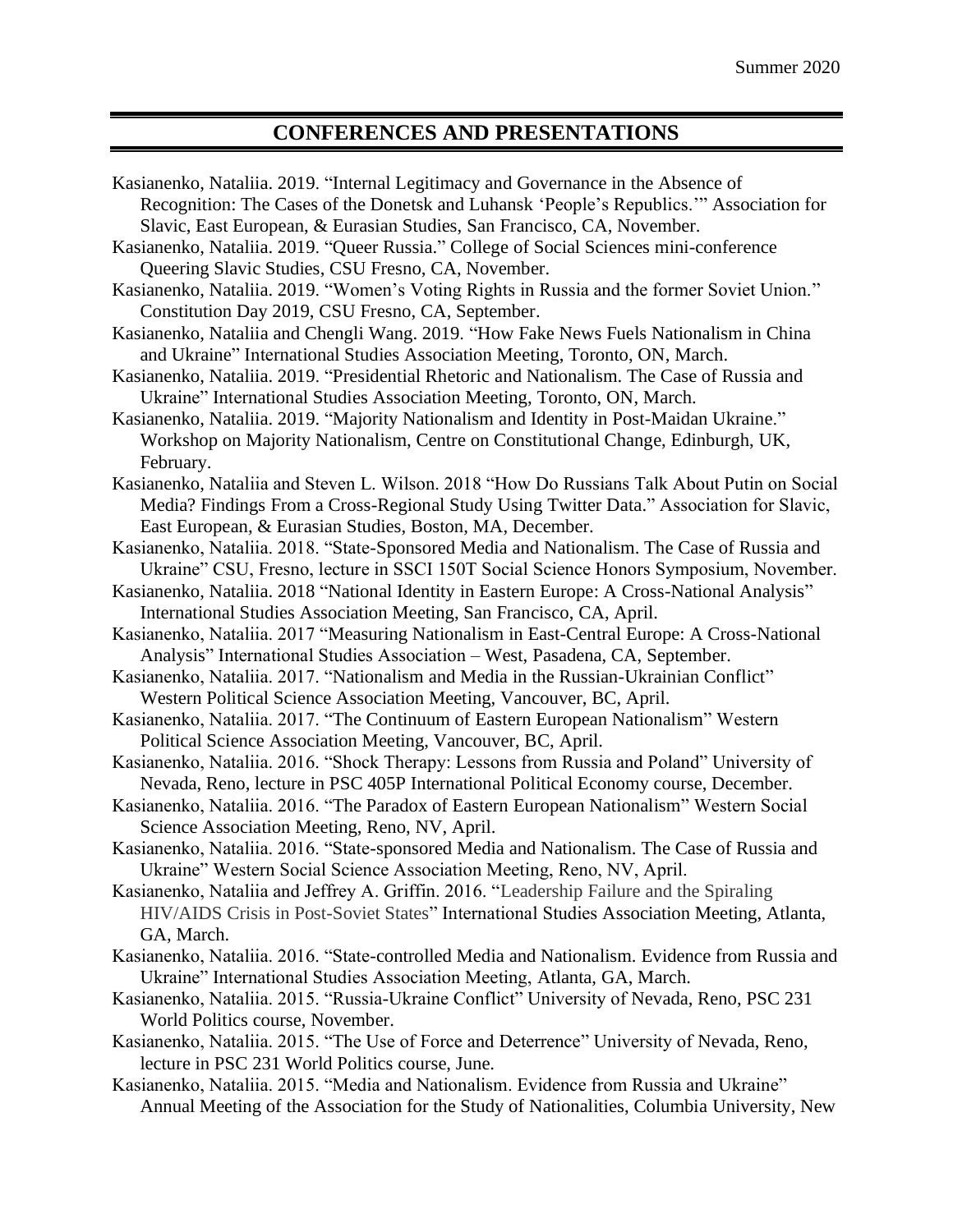York, NY, April.

- Kasianenko, Nataliia. 2014. "Nationalist Parties in Europe: Conditions for Electoral Success" Annual Meeting of the American Political Science Association, Washington, DC, August.
- Kasianenko, Nataliia and YiJyun Lin. 2014. "Nationalism in Europe: A Top-down or Bottom-up Process?" Annual Meeting of the Midwest Political Science Association, Chicago, IL, April.
- Kasianenko, Nataliia. 2013. "Political Apathy in Ukraine. Socio-Cultural Factors and Implications for Democracy" International Foundation for Electoral Systems, Washington, DC, July.
- Kasianenko, Nataliia. 2011. The Effects of Russian Foreign Policy in the North Caucasus on the Proliferation of Ethno-religious Extremism in the Region" California State University Fresno, Graduate Research Symposium, Fresno, CA, April.

Kasianenko, Nataliia. 2006. "Dynamics of Foreign Economic Trade of Ukraine and its Prospects" Department of Economics Conference, Kharkiv Karazin National University, Kharkiv, Ukraine, April.

# **AWARDS AND HONORS**

| 2020 (2021) | Summer Research Laboratory (SRL) grant from the Russian, East European, and                              |
|-------------|----------------------------------------------------------------------------------------------------------|
|             | Eurasian Center (REEEC) at the University of Illinois (\$1,500)                                          |
| 2019-2020   | CSU Fresno Research, Scholarship, and Creative Activity award (\$5,500)                                  |
| 2018        | UNR Three-minute Thesis (3MT) finalist                                                                   |
| 2015-2017   | UNR Graduate State Access Grant of \$3,000 per year                                                      |
| 2014-2018   | Conference travel grant of \$500-\$700 from the Graduate Student Association at                          |
|             | the University of Nevada, Reno                                                                           |
| 2016        | The Carrie B. Layman Political Science Scholarship of \$1,650                                            |
| 2016        | Visiting Researcher, EUROLAB, GESIS-Leibniz Institute, Cologne, Germany                                  |
| 2016        | Western Association for Slavic Studies Graduate Paper Prize (\$100)                                      |
| 2012-2017   | University of Nevada, Reno, Graduate Assistantship, 2012-2017                                            |
| 2013        | International Foundation for Electoral Systems, Hybl Democracy Studies                                   |
|             | Fellowship of \$5000, Washington DC                                                                      |
| 2012        | California State University Fresno, Distinguished International Graduate Student<br>of 2011-2012 (\$500) |
| 2012        | The Maddy Institute Scholarship of \$4,500 to intern at California State Capitol,                        |
|             | Sacramento                                                                                               |
| 2012        | California State University Fresno, Tuition Waiver Scholarship by the                                    |
|             | <b>International Student Services and Programs</b>                                                       |
| 2011        | The Maddy Institute Scholarship of \$2,500 to intern at State Senator Berryhill's                        |
|             | office in Fresno, CA                                                                                     |
| 2011        | California State University Fresno, Tuition Waiver Scholarship by the Dean's                             |
|             | Office of the College of Social Science                                                                  |
| 2010        | The Maddy Institute Scholarship of \$1,250 to intern at Congressman                                      |
|             | Radanovich's office in Fresno, CA                                                                        |
| 2010        | California State University Fresno, Political Science department, New                                    |
|             | <b>International Student Scholarship</b>                                                                 |
| 2004-2009   | Kharkiv Karazin National University Scholarship Recipient                                                |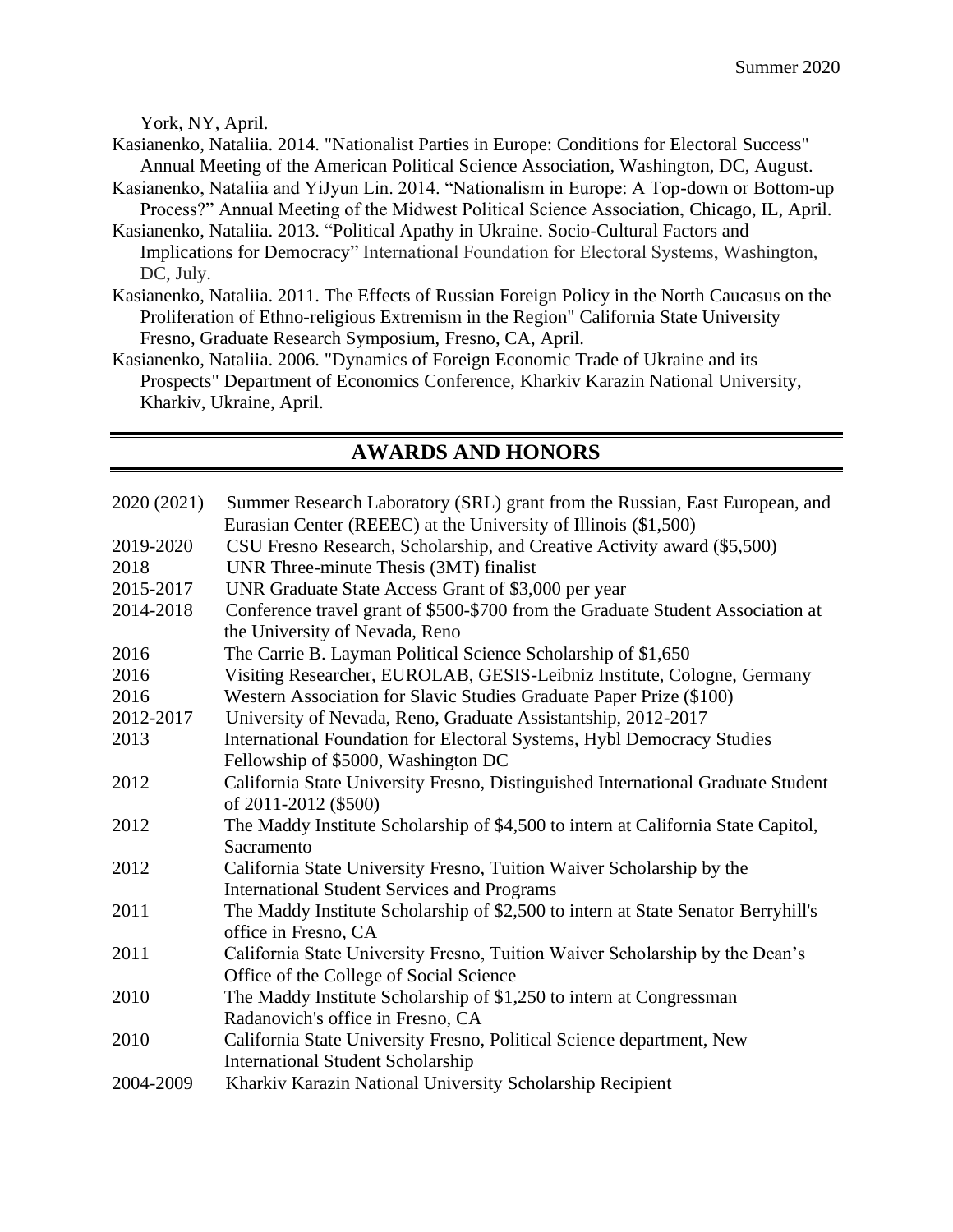### **UNIVERSITY AND PROFESSIONAL SERVICE**

| Day of Giving Committee, COSS, CSU Fresno                            |
|----------------------------------------------------------------------|
| President's Honors Scholarship (PHS) Committee, CSU Fresno           |
| Multicultural International Subcommittee, CSU Fresno                 |
| Pi Sigma Alpha, faculty advisor, CSU Fresno                          |
| Political Science Undergraduate Scholarship Committee, CSU Fresno    |
| ACMA Undergraduate Moot Court Association, Judge, CSU Fresno         |
| Political Science Graduate Student Organization, Vice-President, UNR |
| Graduate Student Association, Council member, UNR                    |
| Comparative Politics Search, Committee Member, UNR                   |
|                                                                      |

# **MEDIA APPEARANCES**

Interview. 2014. KOLO8 News. "Watching a Revolution From 6,000 Miles Away" URL: http://www.kolotv.com/home/headlines/Watching-a-Revolution-From-6000-Miles-Away-248843881.html March 6

# **PROFESSIONAL AFFILIATIONS**

Association for Slavic, East European, & Eurasian Studies International Studies Association Association for the Study of Nationalities

# **LANGUAGE AND METHODOLOGICAL PROFICIENCY**

Ukrainian: Native Russian: Native French: Advanced Qualitative Research Methods in Political Science Advanced Research Methods in Political Science Quantitative Research in Political Science Software: STATA, SPSS, NVIVO Teaching Online Using the QLT Instrument (Q1) DISCOVERe Mobile Technology Program